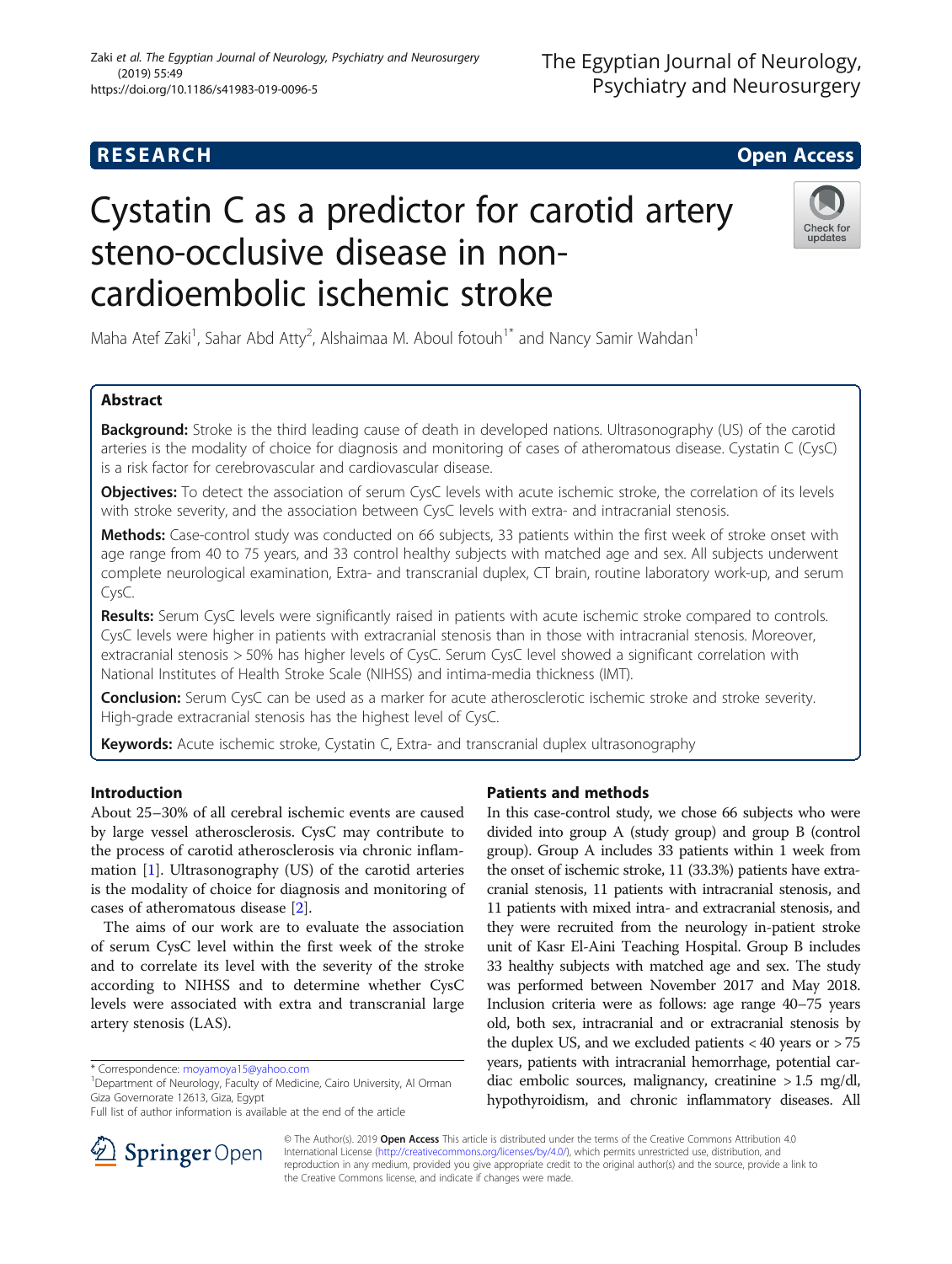patients were subjected to full history, general, and neurological examination including NIHSS, extra-, and transcranial neurosonological assessments using Philips IU22 duplex machine software, version 2.0.13, USA 2012, and routine laboratory investigations and serum level of CysC using Siemens N Latex Cystatin C kit on BN ProSpec Nephelometer used in BN ProSpec Company from Siemens Healthcare Diagnostics, product Gmbh 35041, Marburg/Germany. Brain computed tomography (CT) with GE multislice 64, 32 detector\*2, USA, 2015, and echocardiography with Samsung Medison HS60, Korea.

#### Statistical analysis

Data were coded and entered using the statistical package SPSS, version 25; SPSS Inc., Chicago, IL, USA. Data was summarized using mean and standard deviation for quantitative variables and frequencies (number of cases) and relative frequencies (percentages) for categorical variables. Comparisons between groups were done using analysis of variance (ANOVA) with multiple comparisons post hoc test or unpaired test in normally distributed quantitative variables while non-parametric Kruskal-Wallis test and Mann-Whitney test were used for non-normally distributed quantitative variables [\[3](#page-5-0)]. For comparing categorical data, chi-square (χ2) test was performed. Exact test was used instead when the expected frequency is less than 5 [[4\]](#page-5-0). Correlations between quantitative variables were done using Spearman correlation coefficient [[5\]](#page-5-0). A multi-variate linear regression model was conducted. P values less than 0.05 were considered as statistically significant.

#### Results

#### Demographic and clinical data

Mean age of group A was  $(56.76 \pm 11.12)$ , and out of 33 patients, 20 were males (60.6%) and 13 were females (39.4%). The mean age of group B was  $(47.33 \pm 5.19)$ with 25 males (75.8%) and 8 were females (24.2%).

Within group A, 19 patients were diabetic (57.6%), 22 patients were hypertensive (66.7%), and 14 patients were smokers (42.4%) compared to 3 smokers (9.1%) only in group B.

Patients NIHSS range from 4 to 20 with a mean of  $10.52 \pm 4.29$ .

Twenty-one out of 33 patients had branch MCA infarction (63.6%.) in CT brain, 8 have a total MCA infarction (24.2%), 3 have lacunar infarction (9.1%), and only 1 patient was had MCA and PCA infarction (3.0%). Among 33 patients in group A, 24 (72.7%) had increased IMT.

In the current study, 9 out of 11 patients with extracranial stenosis had stenosis > 50% while 6 out of 11 patients with intracranial stenosis had stenosis > 50%, and only 4 patients with mixed intra- and extracranial stenosis had stenosis > 50%.

In group A, 22 patients had high CysC level (66.7%), but in group B, all had normal CysC level sensitivity 66% and specificity 100%.

TLC was high in 2 patients in group A (6.1%), lipid profile was high in 12 (36.4%), and coagulation profile, renal, hepatic function, and electrolyte level were normal in both groups.

#### Comparative analysis

Stroke patient (group A) had a significant higher level of CysC than healthy persons (group B) ( $P$  value = < 0.001). Moreover, patients with increased IMT had a higher level of CysC in comparison with patients with normal IMT in group A and all subjects in group B ( $P$  value = 0.003). The highest level of CysC was in patients with extracranial stenosis with statistical significance  $P$  value = 0.001, and it was high in patients with extracranial stenosis compared to patients with combined intra- and extracranial stenosis with P value =  $0.015$  $0.015$  $0.015$  (Fig. 1). Patients with > 50% stenosis have high level of CysC compared to patients with < 50% stenosis with statistical significance  $P$  value = 0.004 (Fig. [2](#page-2-0)). Among 19 patients with > 50% stenosis, CysC level was highest in extracranial stenosis ( $P$  value = 0.006). Intracranial stenosis > 50% had a higher level of CysC than to patients with intracranial stenosis  $< 50\%$  with (P value = 0.03) (Fig. [3](#page-3-0)). The higher the patient score on NIHSS, the higher the level of CysC with  $(P \text{ value} = < 0.001)$  $(P \text{ value} = < 0.001)$  (Table 1). No statistically significant difference was found between the level of CysC and size of infarction  $(P \text{ value } =$ 0.403) (Table [2\)](#page-4-0). Also, no statistically significant difference was found between CysC level and age or gender of patients, the presence or absence of hypertension, diabetes, and smoking. Regarding lipid profile and other laboratory findings in comparison to CysC level, no statistical significance was detected.

#### **Discussion**

In this study, we compared the serum level of CysC between ischemic stroke patients and healthy individuals, and we observed that CysC level was higher in patients within the first week of stroke onset than in control subjects. These findings interpreted in the context that CysC as an inhibitor of cysteine protease and high level of CysC affects the process of vascular remodeling by breaking the balance of proteolytic and anti-proteolytic activities. Therefore, CysC acts as a good biomarker for acute ischemic stroke. Going with our result, Xu and colleagues [[6\]](#page-5-0) noticed that elevated CysC levels were strongly associated with stroke. Yang and colleagues [\[7](#page-5-0)] have similar results and hypothesized that Cyst C plays an important role in the pathogenesis of atherosclerosis.

We should address that our study is limited by the small sample size which makes sensitivity 66% and specificity 100%.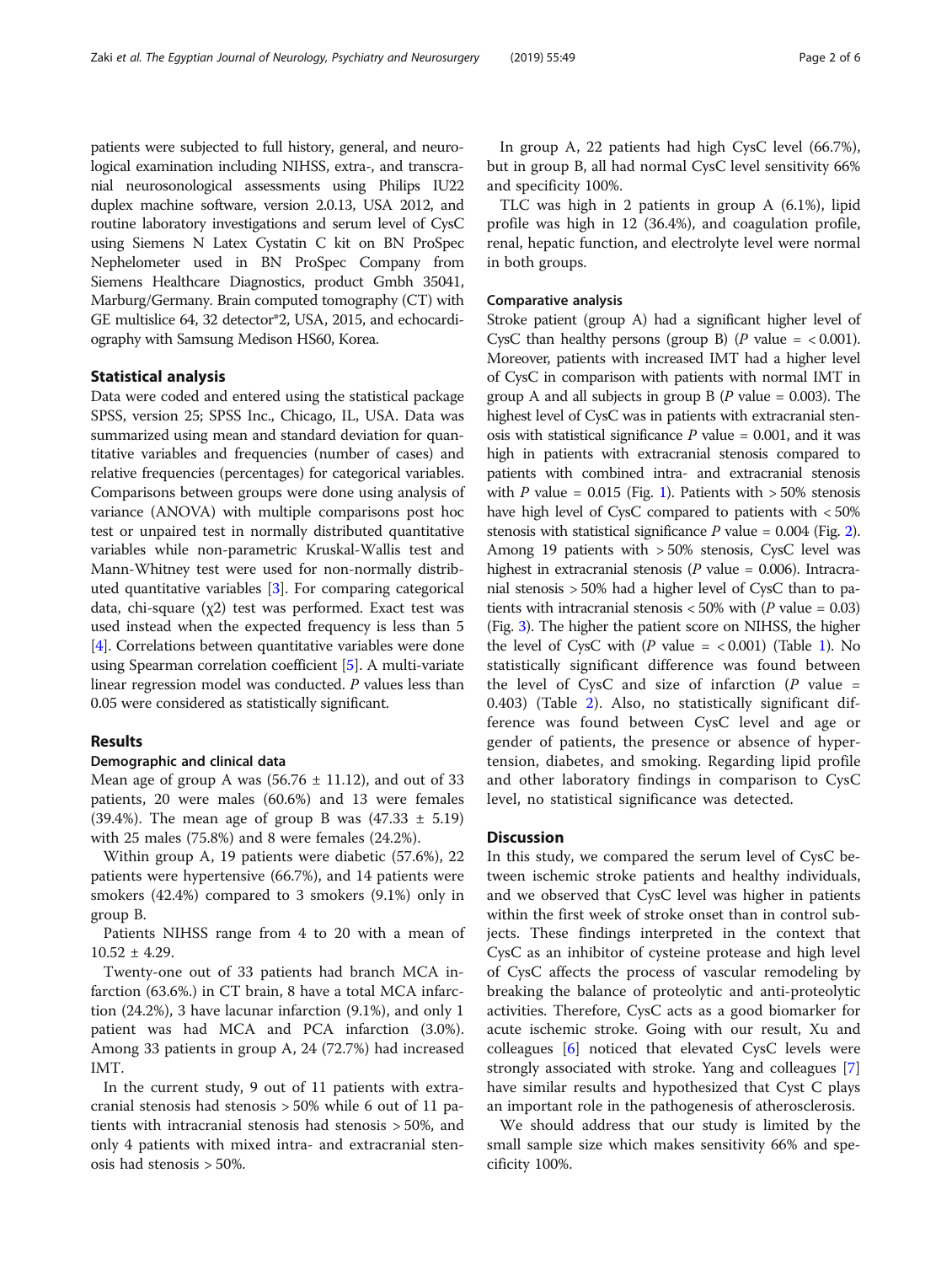<span id="page-2-0"></span>

In the present study, we found that there is no relation between the size of infarction and level of CysC, and we explain that serum levels of CysC were not affected by the size of infarction. First, because of the small number of participants with total MCA and combined MCA PCA territory infarction in comparison to patients with lacunar and branch MCA infarction. Second, that size of actual infarction may be smaller in brain image, and it

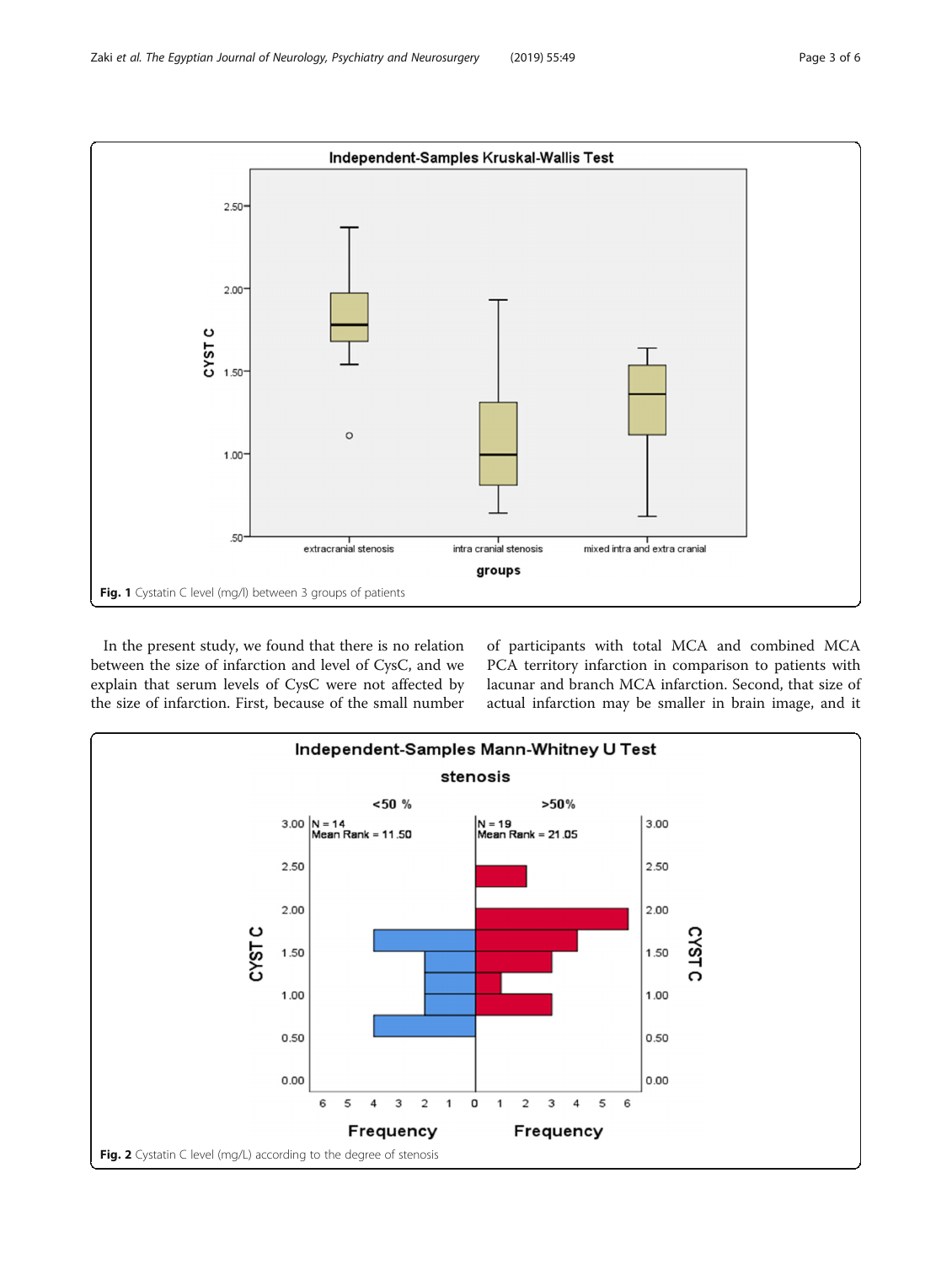<span id="page-3-0"></span>

Table 1 Level of CysC according to groups, IMT, site, and degree of stenosis

| CysC Mg/L                                                      |           |        |                                                                |           |        |           |  |  |  |
|----------------------------------------------------------------|-----------|--------|----------------------------------------------------------------|-----------|--------|-----------|--|--|--|
| Group A (stroke patients)                                      |           |        | Group B (control)                                              |           |        | $P$ value |  |  |  |
| Mean                                                           | SD        | Median | Mean                                                           | SD        | Median | < 0.001   |  |  |  |
| 1.40                                                           | 0.47      | 1.49   | 0.82                                                           | 0.14      | 0.62   |           |  |  |  |
| Normal IMT                                                     |           |        | Increased IMT                                                  |           |        | 0.003     |  |  |  |
| Mean                                                           | SD        | Median | Mean                                                           | SD        | Median |           |  |  |  |
| 1.00                                                           | 0.39      | 0.92   | 1.55                                                           | 0.42      | 1.56   |           |  |  |  |
| < 50% stenosis                                                 |           |        | > 50% stenosis                                                 |           |        | 0.004     |  |  |  |
| Mean                                                           | <b>SD</b> | Median | Mean                                                           | <b>SD</b> | Median |           |  |  |  |
| 1.11                                                           | 0.39      | 1.07   | 1.61                                                           | 0.42      | 1.55   |           |  |  |  |
| < 50% extracranial stenosis<br>(2 patients)                    |           |        | > 50% extracranial stenosis<br>(9 patients)                    |           |        | 0.073     |  |  |  |
| Mean                                                           | SD        | Median | Mean                                                           | SD        | Median |           |  |  |  |
| 1.37                                                           | 0.37      | 1.37   | 1.92                                                           | 0.27      | 1.88   |           |  |  |  |
| < 50% intracranial stenosis<br>(5 patients)                    |           |        | > 50% intracranial stenosis<br>(6 patients)                    |           |        | 0.03      |  |  |  |
| Mean                                                           | SD        | Median | Mean                                                           | <b>SD</b> | Median |           |  |  |  |
| 0.81                                                           | 0.16      | 0.74   | 1.33                                                           | 0.39      | 1.31   |           |  |  |  |
| < 50% combined extra and intracranial stenosis<br>(7 patients) |           |        | > 50% combined extra and intracranial stenosis<br>(4 patients) |           |        | 0.927     |  |  |  |
| Mean                                                           | SD        | Median | Mean                                                           | <b>SD</b> | Median |           |  |  |  |
| 1.26                                                           | 0.41      | 1.36   | 1.31                                                           | 0.25      | 1.38   |           |  |  |  |

CysC cystatin C; IMT intima media thickness; SD standard deviation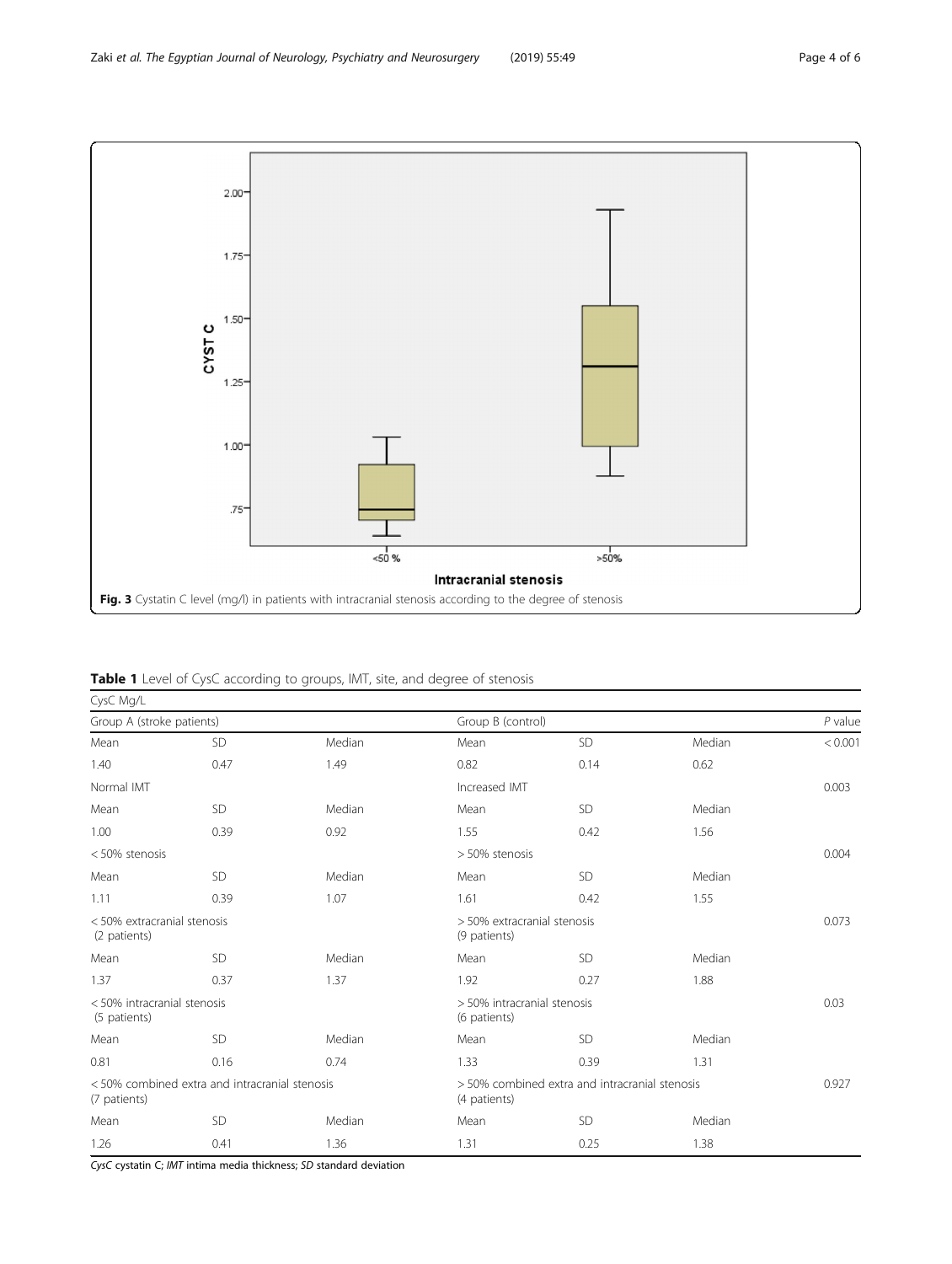<span id="page-4-0"></span>Table 2 Level of CysC according to size of infarction

| CysC Mg/L   |                    |                                                                                   |      |              |       |  |  |  |  |
|-------------|--------------------|-----------------------------------------------------------------------------------|------|--------------|-------|--|--|--|--|
|             | Size of infarction |                                                                                   |      |              |       |  |  |  |  |
|             | Lacunar            | Branch MCA Total MCA Total MCA<br>(3 patients) (21 patients) (8 patients) and PCA |      | (1 patients) | 0.403 |  |  |  |  |
| Mean        | 1 27               | 1.41                                                                              | 1.52 | 0.64         |       |  |  |  |  |
| .SD         | 0.45               | 0.46                                                                              | 0.49 |              |       |  |  |  |  |
| Median 1.11 |                    | 1.49                                                                              | 156  | 064          |       |  |  |  |  |

CysC cystatin C, MCA middle cerebral artery, PCA posterior cerebral artery, SD standard deviation

appears large due to the presence of penumbra and vesogenic edema. On the other hand, Xiao and colleagues found that larger cerebral infarction size is associated with higher serum CysC. Therefore, CysC may be a predictor for the severity of ischemia and cell damage [[8\]](#page-5-0).

In the current study, a positive correlation was found between CysC level and NIHSS scores with statistical significance, so we concluded that CysC is a prognostic tool for stroke severity as the higher the CysC level, the severer the stroke. Zhiqiang and colleagues [\[6](#page-5-0)] show a positive correlation between CysC and NIHSS. While Zeng and colleagues [\[9](#page-5-0)] observed that correlation between CysC levels and NIHSS was not significant, that was conversely, to our results due to our selection criteria as our patients were in the first week of stroke.

As regards CysC predictive value, in the present study, increased IMT had a higher level of CysC with positive statistical significance. Matching with our result, Zhu and colleagues [[10](#page-5-0)] noticed that CysC was strongly associated with carotid thickening and plaque. Moreover, Kaneko and colleagues [\[11\]](#page-5-0) noticed that CysC is strongly and independently associated with arterial wall elasticity, which reflects the degree of subclinical atherosclerosis. On the contrary, Bui and colleagues [\[12](#page-5-0)] found no association between CysC with internal and common carotid IMT and such differences are due to their participants that were four different self-reported ethnic groups (white, African American, Hispanic, and Chinese).

In our study, when we compared the level of CysC between patients with extracranial, transcranial, and combined stenosis, we noticed that the highest level of CysC present in patients with extracranial stenosis with statistical significance that can be explained by that CysC contributes to the process of carotid atherosclerosis. Extracranial arteries are elastic arteries while intracranial arteries are muscle arteries, and atherosclerosis and vascular calcification occur in extracranial vessels while oxidative stress which induces endothelial dysfunction occurs in intracranial vessels. Moreover, patients with stenosis > 50% had higher levels of CysC compared to patients with stenosis < 50% with positive statistical significance. Extracranial stenosis > 50% had the highest level of CysC with positive statistical significance. Xu and colleagues [[13](#page-5-0)] noticed that serum CysC was highly associated with large cerebral artery stenosis but not the location of large cerebral artery stenosis whether extracranial or intracranial. Going with our result, Umemura and colleagues [[14](#page-5-0)] suggested that higher levels of CysC were independently associated with symptomatic extracranial ICA stenosis, but not with intracranial ICA/ MCA stenosis in patients with non-cardioembolic stroke.

Peliseket and colleagues [[15\]](#page-5-0) also suggested that an imbalance between cysteine proteinase and CysC could impact changes in vascular structure and stenotic lesions. While Huang and colleagues [[16\]](#page-5-0) observed serum CysC is high in stroke patients but were not correlated with the presence of intracranial arterial stenosis.

In the present study, patients' age and gender had no correlation with CysC level, and our finding implies that CysC was included in the process of carotid atherosclerosis via chronic inflammation and not related to demographic risk factors. Matching with our result, Yang and colleagues [\[7](#page-5-0)] observed no statistical significance between CysC and age or gender of stroke patients. Although Kobayashi and colleagues [\[17](#page-5-0)] observed a higher level of CysC in males.

In the current study, no significant correlation was found between CysC level and hypertension, diabetes, or smoking. So CysC is strongly and independently associated with arterial wall atherosclerosis. Going with our finding, Xiao and colleagues [[8\]](#page-5-0) and Huang and colleagues [\[16\]](#page-5-0) found that serum CysC concentrations in stroke patients were not correlated with hypertension or diabetes. On the other hand, Yang and colleagues [[7\]](#page-5-0) observed a significant association between CysC level and hypertension and between CysC and diabetes. Kobayashi and colleagues [\[17](#page-5-0)] also noticed statistical significance between CysC level and hypertension, DM, and smoking, taking into consideration that there were few participants with severe kidney disease in these studies.

In our study, no statistical significance was found in comparing cystatin c level and lipid profile. Matching with our study result, Xiao and colleagues  $[8]$  $[8]$  and Huang and colleagues  $[16]$  $[16]$  found that CysC levels were not correlated with serum total cholesterol, high-density lipoprotein, and low-density lipoprotein levels. While on the contrary, Xu and colleagues [[6\]](#page-5-0) observed a significant correlation with serum CysC levels and serum triglycerides and cholesterol.

In the present study, no statistical significance was found between CysC level and electrolyte. Going with our finding, Gharaibeh and colleagues [\[18\]](#page-5-0) found that serum electrolyte levels did not show any significant changes in cases compared to controls.